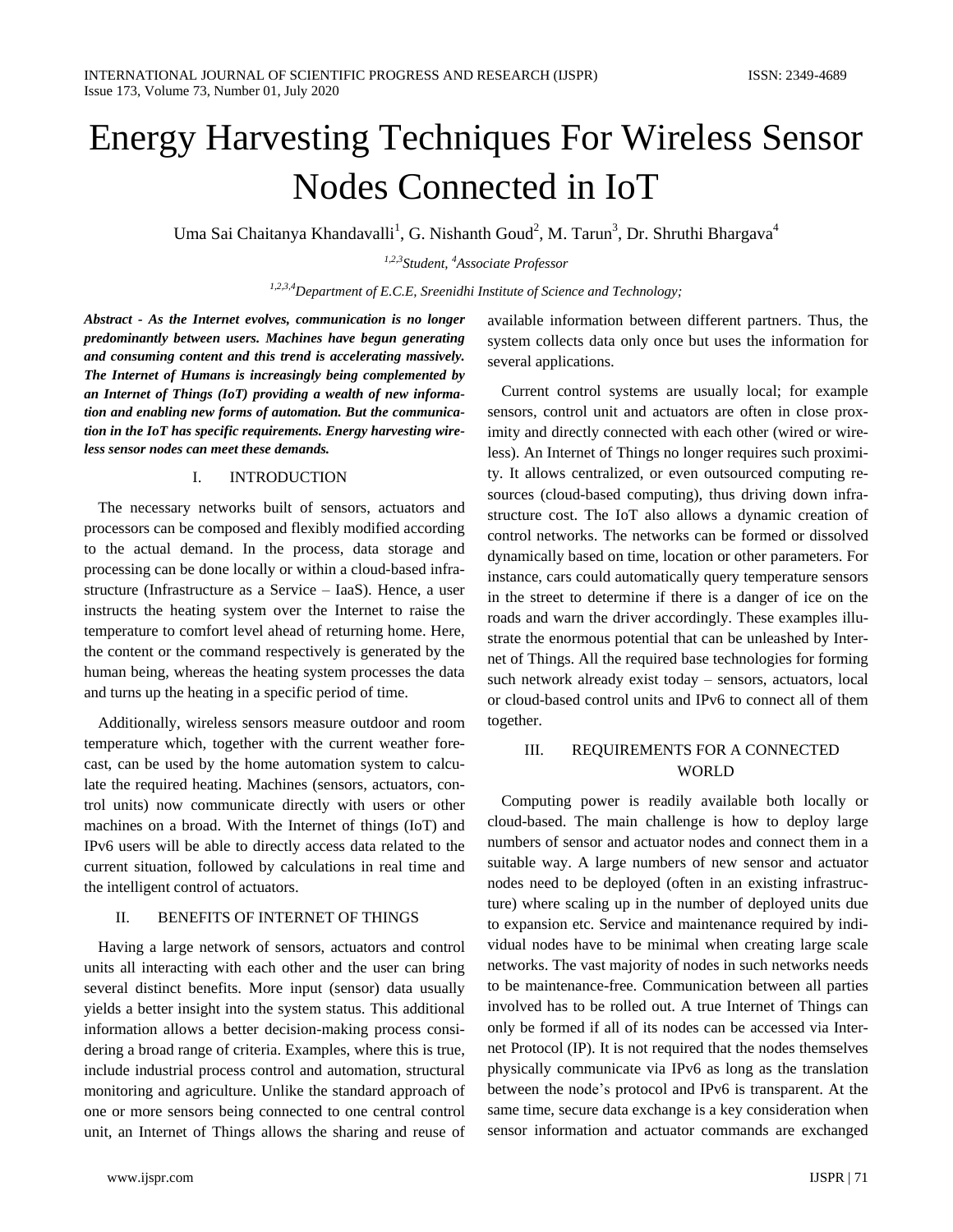over the Internet. Finally, the cost is almost always a limiting factor, so the total cost of ownership must be low.

These requirements can all be met by wireless systems giving ease of installation and scalability. Maintenance-free, zero cost of operation sensor and actuator nodes can only be achieved via energy harvesting wireless sensor nodes.

## Energy Sources

There are three main categories of energy that are typically used for self-powered energy harvesting devices. Additional, less widely used ambient energy sources include electromagnetic waves as well as chemical and bioelectric systems. The key challenge with all these energy sources is that they provide very small amounts of energy. Energy release can occur either in short bursts or as a continuous trickle. In both cases, it typically needs to be accumulated and often converted (to higher voltage levels) to be usable. This places significant challenges on the design of energy harvesting wireless sensor nodes. Specifically, such devices need to have a very energy efficient system design using a very low duty cycle (devices are sleeping most of the time) and requiring only extremely low standby currents while sleeping. The communication protocol used by such devices needs to be optimized for energy efficiency to minimize their active time.

#### *A. Main Power*

Devices in IoT, may be connected to a wired power supply. This is more suitable for IoT applications with fixedlocation devices, where a constant power supply can be connected to the device through wires or cables. This however makes the devices immobile, which limits its application in massive IoT. Moreover, it is impractical to connect every device to the power supply through wires when the number of devices is very large. This option is only feasible when the number of devices is very small, and due to specific requirements of the devices is the only way to power the devices.

## *B. Battery and Super Capacitors*

Battery is the most common energy source which has been widely used in our everyday devices. The stored energy in batteries however is limited; therefore the battery-driven systems have a finite lifetime. It is also difficult and costly to regularly maintain and replace batteries especially when the nodes are remotely located or the number of nodes is very large. These are the main problems of battery-driven systems, which limit the use of batteries in some massive IoT applications. Non-rechargeable batteries cannot be solely

used for many IoT applications due to ecological implications and the fact that they have only limited storage.

Battery storage is a mature technology when compared with energy harvesting technologies, and the fact that batteries are available in different sizes and shapes, make them strong candidate for many massive IoT applications, which are expected to operate with ultra-low power and have limited life time, up to 1o years. Therefore, the battery technology still plays an important role in the IoT ecosystem for many years. The unique requirements of many IoT applications open new challenges for battery providers.

## *C. RF Energy*

In RF energy harvesting, the electricity is generated as a result of magnetic inductive coupling effect [10]. It is basically based on the induction of an open circuit voltage around the receive loop from a loop which carries a time varying current. The flux and the open-circuit voltage are mainly determined by the distance between the turns of the loops, the amplitude of the transmit loop current, and the dimension and distance between the loops [10]. The induced voltage at the recieve loop can be used to power a passive RFID tag or stored in a rechargeable battery. The voltage induced in the receive loop is approximately o.5 V [11].

Wireless energy harvesting (WEH) has been considered for powering IoT devices in [12] and improvements in terms of being wireless, availability of the RF energy, low cost and relatively easy implementation were shown. Sensor nodes which are powered by WEH usually consist of a transceiver and antenna element, a WEH unit which is responsible for scavenging RF energy and delivering a stable output power, a power management unit, and possibly an onboard battery. Recently, Freevolt proposed an innovative technology, called Low Energy Internet of Things (LE-IoT) devices, which can harvest RF energy from both short-range and cellular wireless networks, such 4G, WiFi and Digital TV [13].

#### *D. Solar and Photovoltaic Cell*

Photovoltaic (PV) is considered as one of the most effective EH techniques to power IoT devices due to its power density, efficiency, and the flexibility in terms of different output voltage and current [17], [18]. When sunlight is directed to certain semiconductor materials, solar energy will be converted into DC power. This is called the photovoltaic (PV) effect. A solar cell is usually composed of silicon and when it is stroke by sunlight with enough energy, the electron and holes are separated and using an input an output regulator, electrons start to move towards the load [19]. To control the charging current to a battery or super-capacitor a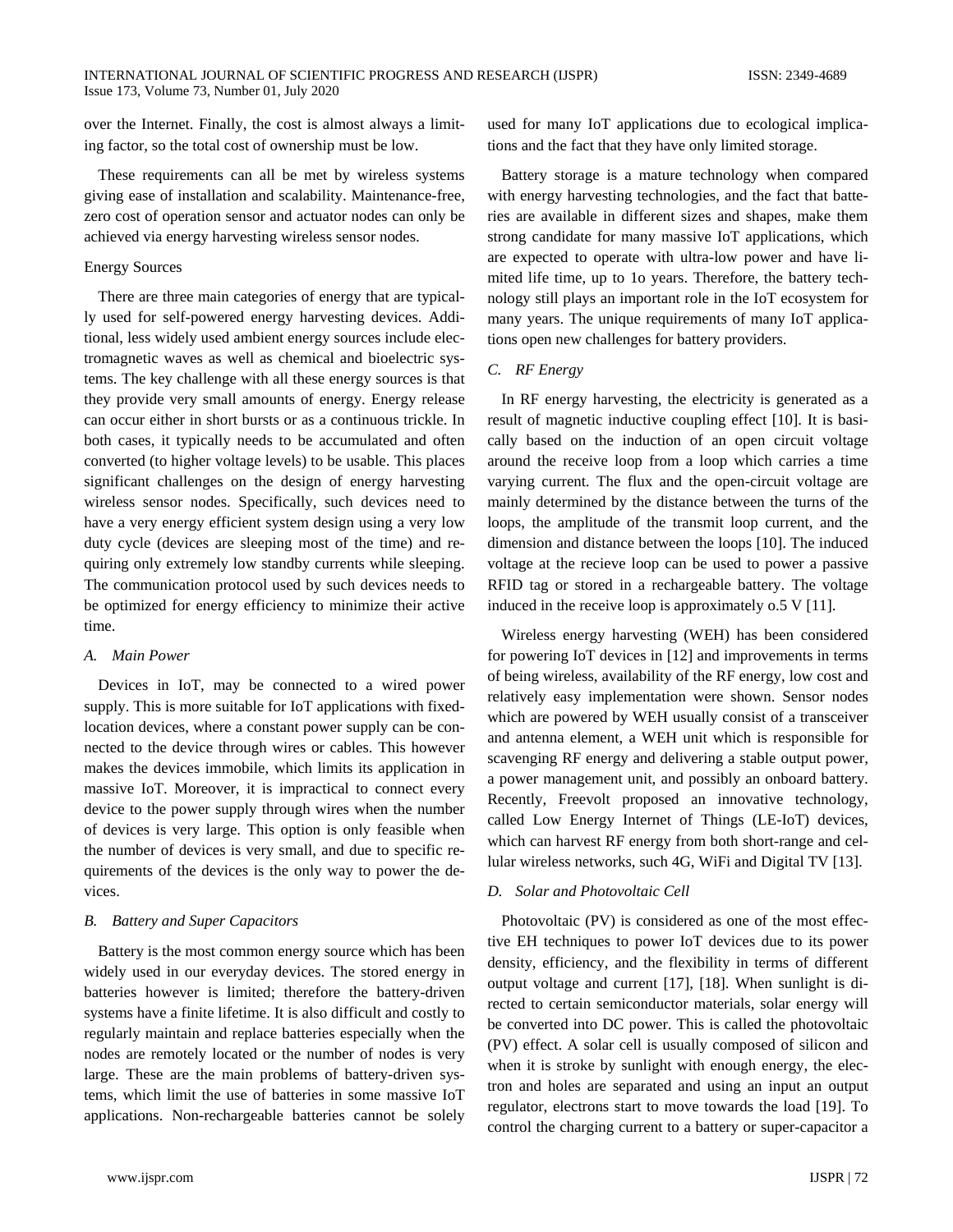maximum power point tracking (MPPT) unit is necessary, which also maximize the efficiency of the PV cells.

#### *E. Thermal energy*

A thermal energy generator (TEG) converts temperature differences into electrical energy. A TEG usually suffers from low efficiency (5-1o%) which limits its widespread adoption [14], [15]. However it has a long life cycle and stationary parts. To extract the energy from a thermal source, a thermal difference is required; e.g, 3o degree difference in the temperature of hot and cold surfaces of the device in the room temperature, results in only up to 1o% conversion efficiency [16].

### *F. Mechanical Energy*

Electrical energy can be harvested from vibrations, pressure and stress-strain. Electromagnetic, electrostatic, and piezoelectric are three main mechanisms to generate electricity from mechanical sources [19]. In electromagnetic energy harvesting, the electric current is generated when a magnet moves across a coil. In piezoelectric materials, an electric potential is induced at the terminals of a piezoelectric material due to the polarization of ions in the crystal as a result of the strain. In electrostatic converters, the plates of a charged capacitor are pulled using the vibration, which then results in electrical energy due to the change in the capacitance. Piezoelectric energy harvesters has the highest energy density, that is higher energy can be produced for a given surface area, which is very important in micro scales, where most IoT devices are supposed to operate. Electrostatic mechanism requires separates voltage source and electromagnetic usually generate low voltages.

## *G. Human Body*

Human body is considered as a rich environment to scavenge energy to power wearable electronics [20], [21]. Wearable devices are very important in health monitoring applications, where sensor nodes are deployed on or implanted inside the human body, which form a network called wireless body are network (WBAN). As the battery replacement for wearable devices are inconvenient for people and sometimes impossible in cases when the devices are deployed inside the human body, the sensor nodes in WBAN must have very long lifetime. Therefore, energy harvesting from human body is favorable in these applications [19].

## Piezoelectric Energy-Harvesters

Piezoelectric energy harvesters provide the consistent source of energy and the potential of generating electricity from piezoelectric energy harvesters is higher than alternative energy harvesting technologies. In this section, we study piezoelectric phenomena to be able to compare existing piezoelectric materials in the market. Piezoelectric materials can be optimized based on the intended application, to deliver the required level of voltage or current, and can be manufactured in any shape or size.

## *A. Piezoelectric phenomena*

Direct piezoelectric effect is being considered as the main approach for harvesting energy from vibrations, where the external vibrations causes electrical charge on the terminal of the piezoelectric material [22]. The monocrystal and polycrystalline structure of same materials can be used to explain the piezoelectricity concept. As shown in Fig. 5-a the polar axes of all carriers are aligned in the same direction in a monocrystal. In polycrystal however, different regions within the material have different polar axes. The piezoelectric effect can be obtained by heating the polycrystal to the Curie point and then applying at a same time a strong electric field.

There are several figure of merit (FoM) for piezoelectric energy harvesting, but we only discuss about the power density which is more relevant to our topic. The power density which is defined as the ratio of generated power over the active material volume or over the active material area. The output power of a piezoelectric generator is proportional to the proof mass, the square of the acceleration magnitude of the driving vibrations, and inversely related to the frequency. As mentioned in [23], piezoelectric devices provide high voltages and low currents. However, using multiple layers of bio-morphs, it is easy to design a system that produces voltages and currents in an appropriate range.

## *B. Advancement in piezoelectric fabrication for energy harvesting*

Various materials have been previously shown to demonstrate piezoelectric effect and used in several applications such as actuators, sensors, nanogenerators, atomic force microscopes (AFM), high voltage application, energyharvesting devices, and medical applications. All of these technologies mainly rely on the mechanical energy harvesting [24]. A wide range of both natural and synthetic materials exhibit piezoelectricity. More than 2oo piezoelectric materials are available now, where for each energy harvesting application a specific type can be used. Many biological tissues such as bone, intestine and tendon exhibit piezoelectricity. Some naturally occurring crystals, such as quartz, rochelle salt, cane sugar, topaz, sucrose are classified as natural piezoelectric materials. Lead zirconate titanate (PZT), zinc oxide (ZnO), barium tintanate (BaTiO3), gal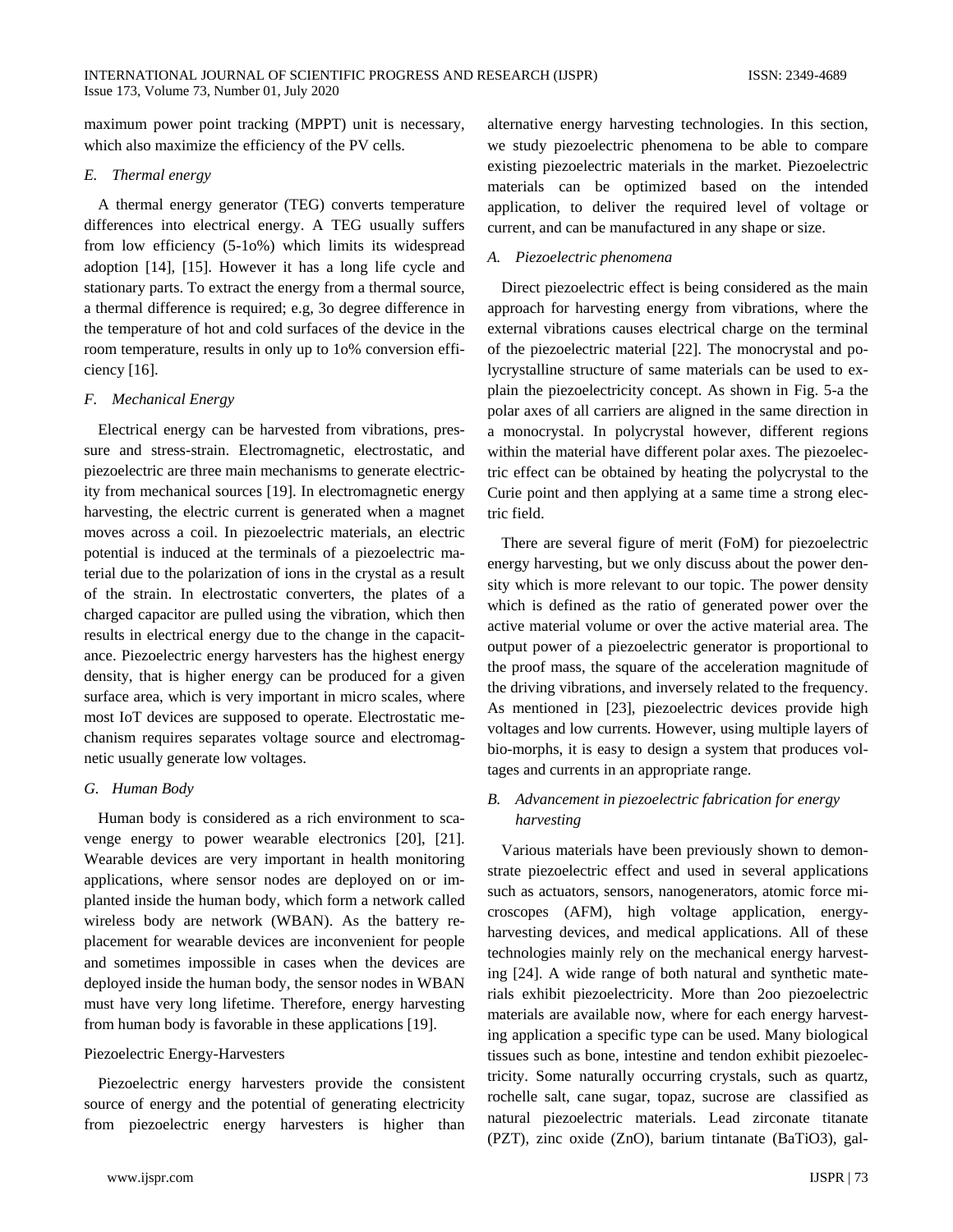lium orthophosphate(GaPO4), potassium niobate (KNbO3), lead titanate (PbTiO3), Lithiul tantalate LiTaO3), langasite (La3Ga5SiO14), sodium tungstate (Na2WO3) and PVDF are the main synthetic piezoelectric materials, which have been widely used.

## *C. Design considerations for piezoelectric based EHenabled devices*

We have conducted some research in the area of PVDF based piezoelectric materials. The primary focus has been on the investigation of fabrication methods for composite fibers and powder including nanomaterials. By changing the fabrication techniques, process parameters, starting materials, the piezoelectric, morphological, and mechanical performance of PVDF are completely varied. By tuning the process parameters, tailored PVDF fibres with the desired piezoelectric performance can be developed. To develop more efficient nanogenerator for energy harvesting from piezoelectric materials, we need to optimize the output performance to achieve a higher energy efficiency. In addition to piezoelectric performance, properties such as formability, corrosion/wear/fatigue resistance need to be considered in fabrication of flexible nanogenerators.

## IV. CONCLUSION

This paper reviews energy harvesting techniques for Internet of Things (IoT) services and applications. Over 5o billion multi-role devices, capable of sensing and actuating, will be installed by 2o25, which shows a tremendous growth in the number of devices and creates new challenges and opportunities. A major burden is powering these devices, as using the main power and batteries is mostly restricted due to the small sizes of many devices and the fact that these devices are installed in hard-to-reach areas, where regular battery maintenance is impractical and very expensive. A viable solution is to use energy harvesting techniques to harvest energy from environment and provide enough energy to the devices to perform their operations. This will significantly increase the device life time and eliminate the need for the battery as an energy source. Different energy harvesting techniques were presented in this survey and pros and cons of each techniques were discussed. As efficient energy harvesting technique, we focused on piezoelectric energy harvesting and radio frequency energy harvesting due. We briefly introduced the main concepts and design challenges for these technologies.

As short-range wireless technologies are operating at mW power range, the development of battery-less IoT devices may be feasible. However, due to the large transmit power of most LPWAN technologies, which are expected to play

key roles to provide massive IoT services, batteries will remain an essential parts of IoT devices operating over LPWANs. Energy harvesting techniques will then play key roles in increasing the device life-time by providing a sustainable way to recharge the batteries.

#### **REFERENCES**

- [1] Intel. (2017) The internet of things starts with intel inside. [Online]. Available[:https://www.intel.com/content/w](https://www.intel.com/content/)ww/us/en /internetofthings/overview.html?cv=1&sessionid=a72c71a6dead059d17510ab183b548c4
- [2] Gartner, Inc. (2014) Gartner says the internet of things will transform the data center. [Online]. Available: http://www.gartner.com/newsroom/id/2684616
- [3] Intel. Guide to iot, year = 2017, url =http://www.intel.com/ content/www/us/en/internetofthings/infographics/guide-toiot.html, urldate = 2017-11-14.
- [4] K. Wang, Y. Wang, Y. Sun, S. Guo, and J. Wu, "Green industrial internet of things architecture: An energy-efficient perspective," IEEE Communications Magazine, vol. 54, no. 12, pp. 48–54, Dec. 2016.
- [5] H. Jayakumar, K. Lee, W. S. Lee, A. Raha, Y. Kim, and V. Raghunathan, "Powering the internet of things," in Proceedings of the 2014 international symposium on Low power electronics and design. ACM, 2014, pp. 375–380.
- [6] F. Akhtar and M. H. Rehmani, "Energy replenishment using renewable and traditional energy resources for sustainable wireless sensor networks: A review," Renewable and Sustainable Energy Reviews, vol. 45, pp. 769 – 784, 2015. [Online]. Available: http://www.sciencedirect.com/science/article/pii/S1364032115 001094
- [7] "Energy harvesting for self-sustainable wireless body area networks," IT Professional, vol. 19, no. 2, pp. 32–40, March 2017. [8] S. Chalasani and J. M. Conrad, "A survey of energy harvesting sources for embedded systems," in IEEE SoutheastCon 2008. IEEE, 2008, pp. 442–447.
- [9] F. Yildiz, "Potential ambient energy-harvesting sources and techniques," 2009.
- [10] M. Safak, "Wireless sensor and communication nodes with energy harvesting," Journal of Communication, Navigation, Sensing and Services (CONASENSE), vol. 1, no. 1, pp. 47– 66, 2014.
- [11] S. Sudevalayam and P. Kulkarni, "Energy harvesting sensor nodes: Survey and implications," IEEE Communications Surveys & Tutorials, vol. 13, no. 3, pp. 443–461, 2011.
- [12] P. Kamalinejad, C. Mahapatra, Z. Sheng, S. Mirabbasi, V. C. Leung, and Y. L. Guan, "Wireless energy harvesting for the internet of things," IEEE Communications Magazine, vol. 53, no. 6, pp. 102–108, 2015.